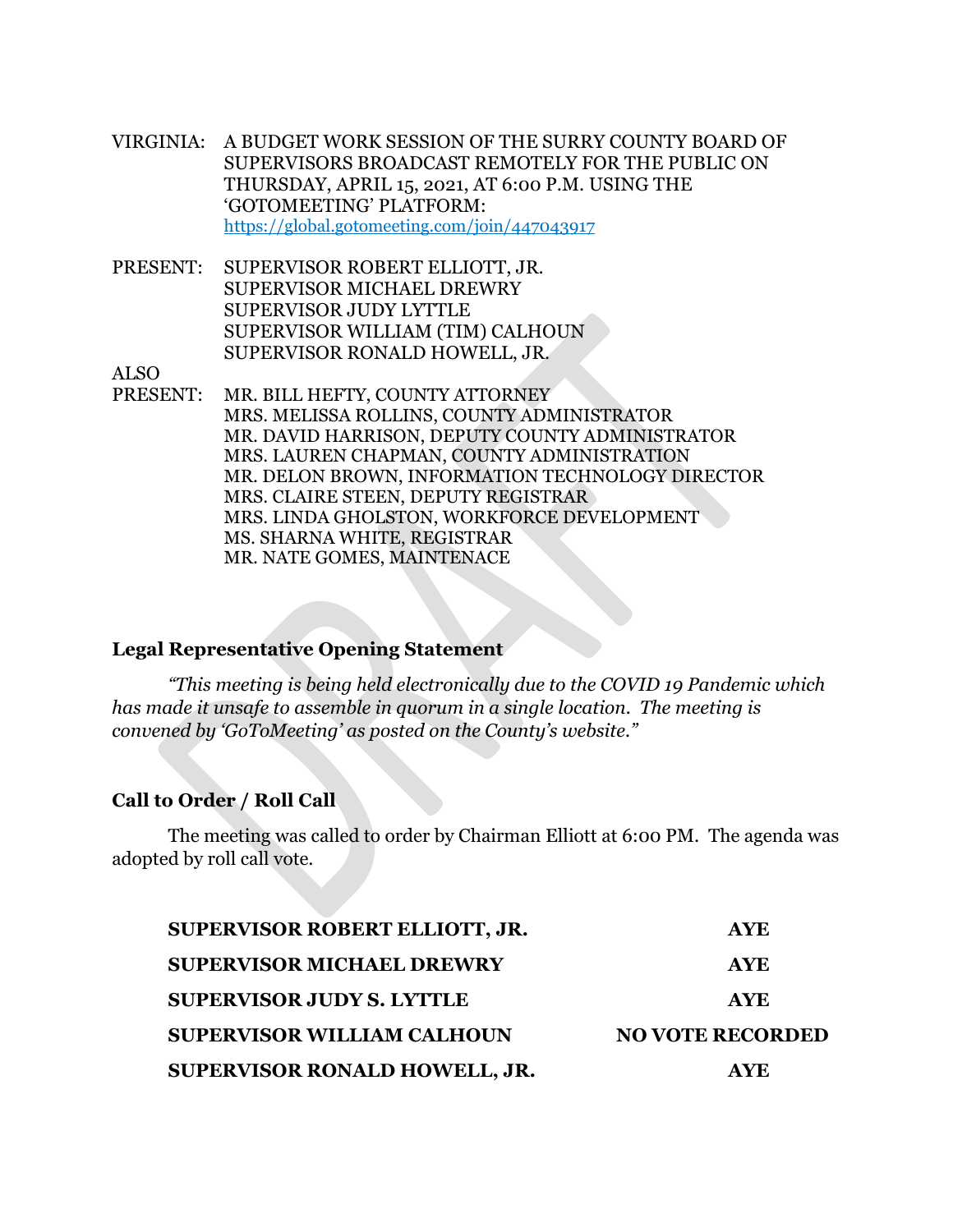## **Consent Items**

*1. Resolution 2021-06: Supporting the Submission of Local Projects to be Considered for (VA-04) Transportation and Infrastructure Member Designated Projects*

*Supervisor Lyttle made a motion to adopt Resolution 2021-06: Supporting the Submission of Local Projects to be Considered for (VA-04) Transportation and Infrastructure Member Designated Projects as presented. Supervisor Howell seconded the motion. The motion was approved by roll call vote.* 

| SUPERVISOR ROBERT ELLIOTT, JR.    | <b>AYE</b> |
|-----------------------------------|------------|
| <b>SUPERVISOR MICHAEL DREWRY</b>  | <b>AYE</b> |
| <b>SUPERVISOR JUDY S. LYTTLE</b>  | <b>AYE</b> |
| <b>SUPERVISOR WILLIAM CALHOUN</b> | <b>AYE</b> |
| SUPERVISOR RONALD HOWELL, JR.     | AVE        |

# **FY21-22 County Administrator's Recommended Budget Presentation**

*1. FY21-22 County Administrator's Recommended Budget Presentation Mrs. Melissa Rollins, County Administrator, and Mrs. Carol Swindell, Interim Finance Director, presented the Board the proposed FY21-22 County Administrators Recommended Budget Presentation and supporting documentation.* 

*After a discussion among Board Members, County Administration, and County Attorneys, the Board opted to continue the discussion and decision regarding advertisement of tax rates to next week when they will hold another work session on Wednesday, April 21, 2021, at 6:00 PM.*

# **Adjournment**

There being no further business before the Board, Supervisor Elliott entertained a motion to adjourn. Supervisor Calhoun made a motion to continue the meeting to Wednesday, April 21, 2021, at 6:00 PM. Supervisor Lyttle seconded the motion. All present voted affirmatively.